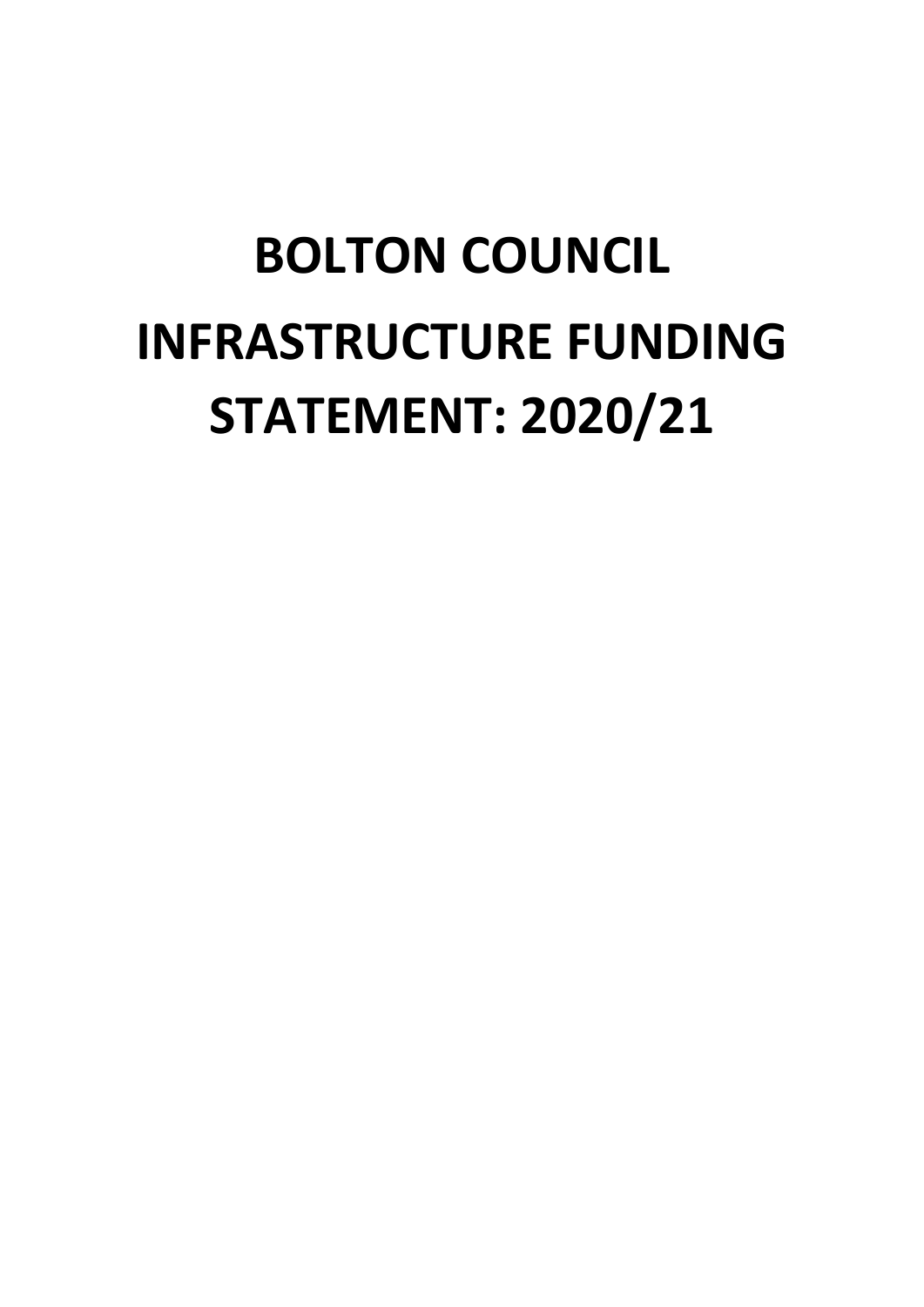# **1. Introduction**

## **1.1 About this statement**

Welcome to the Bolton Council Infrastructure Funding Statement**.** 

Local Authorities, such as Bolton Council, are now required to produce an Infrastructure Funding Statement on an annual basis as a result of changes to government legislation as required by Community Infrastructure Levy (Amendment) (England) (No. 2) 2019.

All Local Planning Authorities who agree or receive contributions through Section 106 planning obligations in any given year are required to produce an Infrastructure Funding Statement to be published on its website along with the supporting datasets. For this year it must be published by 31 December 2021 covering the previous financial year. Those datasets are also required to be submitted by that date to the Department of Levelling Up, Housing and Communities (DLUHC) as part of a new National Register of Developer Contribution.

The purpose of the Infrastructure Funding Statement is to provide an overview which will give policy makers and communities better insight into how developer contributions are supporting new development and local infrastructure.

Bolton Council does not operate a Community Infrastructure Levy and, as such, this statement will only set out this year's income and expenditure relating to Section 106 (S106) agreements. By way of reference, S106 (collectively known as 'planning obligations' or 'developer contributions') income is used to offset harm caused by development and help fund the provision of supporting infrastructure in association with development and maximise the benefits and opportunities from growth, such as employment opportunities and affordable homes.

The changes in the Regulations, referred to above, require datasets to be compiled detailing new S106 agreements signed in 2020/2021 along with all monies received and spent within that period with respect of existing signed S106 Agreements and provide a balance of accounts as of 31 March 2021. The Infrastructure Funding statement is an overview of the information collected in those datasets for the financial year 2020/21.

This document represents the Council's Infrastructure Funding Statement.

Section 2 of this Statement sets out progress in the collection and spending of S106 income over the last financial year (2020/21).

Section 3 sets out S106 planned expenditure over the next reporting period (2021/22).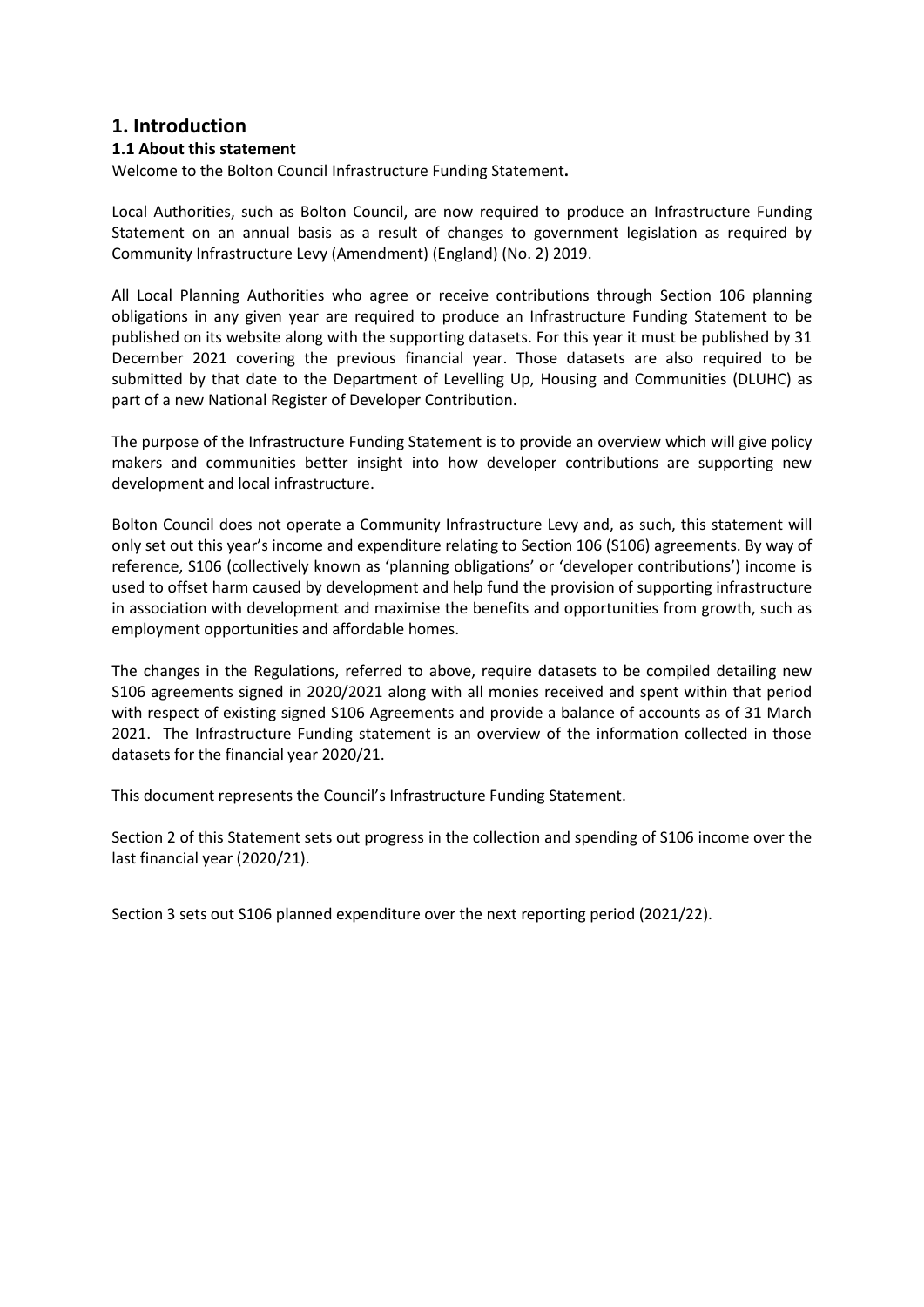# **Key headlines from the statement In 2020/21, the headline figures are as follows:**

## **Section 106 agreements:**

**£**1,988,113.67 was secured through S106 agreements signed in 2020/21

**122** units of affordable housing secured through S106 agreements in 2020/21

£1,358,471 of funding was drawn down principally towards transport and travel, education and open spaces and leisure.

**£735,546** has been received in S106 receipts - mostly sums towards transport and travel, affordable housing and highways.

There is a remaining balance of £2,918,102 rolling forward into 2021/22.

# **2. Section 106 collection and expenditure: 2020/21**

S106 agreements are used to mitigate the impacts of development and ensure that Bolton's planning policy requirements (as set out in the Core Strategy, the Infrastructure and Planning Contributions Supplementary Planning Document (SPD) and the Affordable Housing SPD are fully met. S106 obligations include:

- Site-specific financial contributions these are secured and must be used for defined purposes; for instance, the provision of education facilities, traffic and transport/highways related works, open space provision and affordable housing contributions (where accepted in lieu of on-site provision);
- Provision of on-site affordable housing; and
- Non-financial obligations, including requirements such as employment and skills strategies, construction management plans and travel plans.

The Core Strategy Policy IPC1 sets out our requirements for planning obligations in the context of negotiations on planning applications where it states:

"*The council will seek to ensure that developers make reasonable provision or contribution towards the cost of appropriate physical, social and green infrastructure required by the proposed development and/or to mitigate the impact of that development. In doing so, the council will ensure that a scheme is made acceptable in planning terms and achieves the objectives of sustainable development*

The Infrastructure and Planning Contributions SPD identifies areas where contributions will be sought. This document outlines the range and nature of planning obligations to be sought depending on the type of development in the authority.

The areas identified are as follows: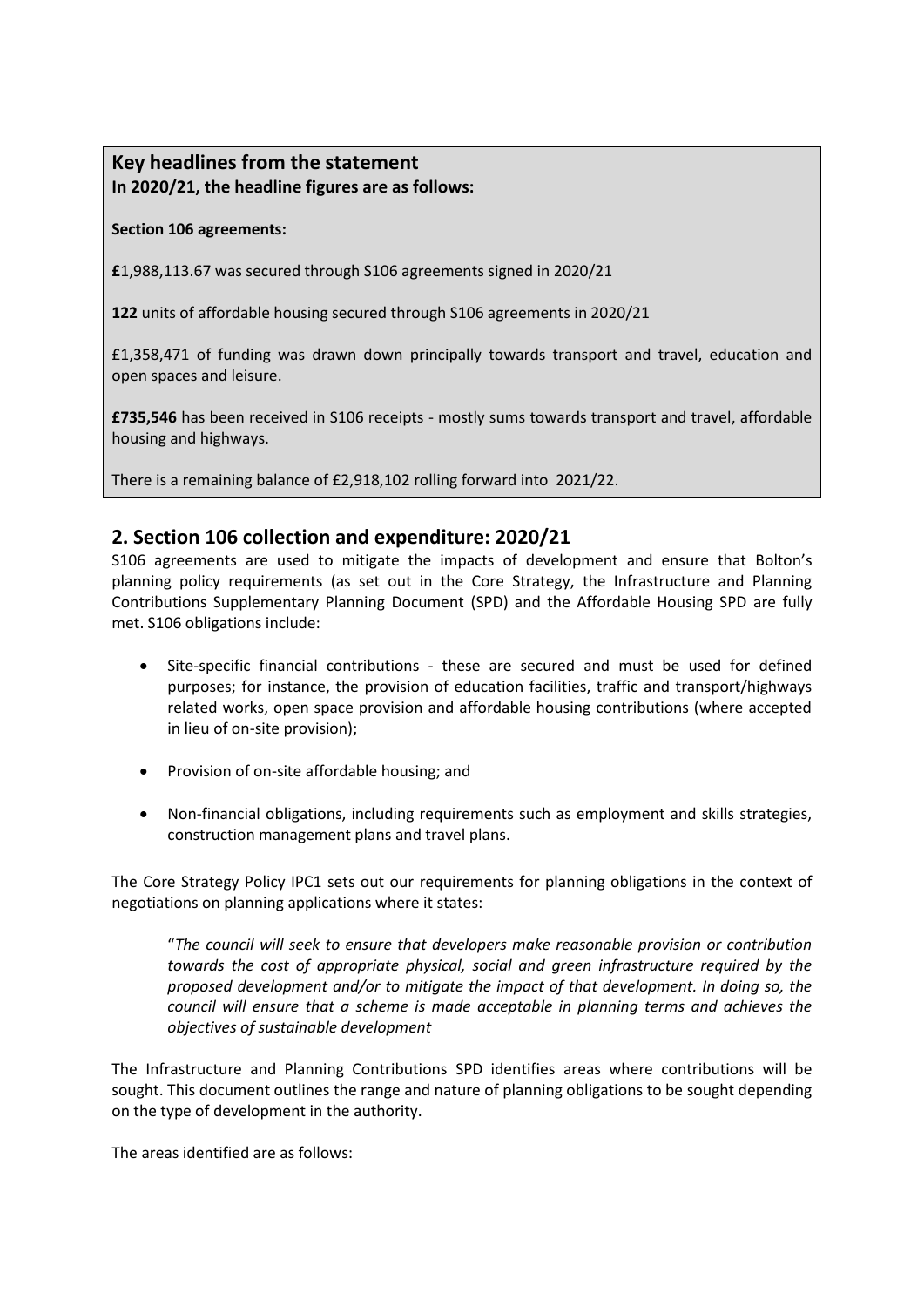- Affordable housing
- Open space and children's play space
- Health and well-being
- Education
- Community and cultural facilities
- Public art and public realm improvements
- Sustainable Drainage Systems
- Other contributions (Highway Contributions etc.)

Further detail on the implementation of this approach is set out in the Infrastructure and Planning Contributions Supplementary Planning Document. More specific requirements for securing affordable housing are set out in the Affordable Housing SPD.

These documents can be viewed from our web site at:

<https://www.bolton.gov.uk/downloads/file/864/infrastructure-and-planning-contributions> <https://www.bolton.gov.uk/downloads/file/857/affordable-housing>

# **2.1 Section 106 agreements signed**

**2.2 Developments with notable S106 agreements signed in the last financial year (2020/21) include:**

[06769/19](https://www.planningpa.bolton.gov.uk/online-applications-17/applicationDetails.do?activeTab=documents&keyVal=DCAPR_98430) LAND OFF WELLINGTON STREET, FARNWORTH – Affordable Housing £82,500.00

[06410/19](https://www.planningpa.bolton.gov.uk/online-applications-17/applicationDetails.do?activeTab=documents&keyVal=DCAPR_98066) LAND AT BOWLANDS HEY, WESTHOUGHTON – Education £506.925.36 Highways £28,536.20

[07844/20](https://www.planningpa.bolton.gov.uk/online-applications-17/applicationDetails.do?activeTab=documents&keyVal=DCAPR_99516) 58 MANCHESTER ROAD, KEARSLEY, BOLTON, BL4 8NZ – Open Space £3000.00

[08439/20](https://www.planningpa.bolton.gov.uk/online-applications-17/applicationDetails.do?activeTab=documents&keyVal=DCAPR_100114) LAND AT GREAT BANK ROAD, WESTHOUGHTON, BOLTON – Highways £59,000.00

[05937/19](https://www.planningpa.bolton.gov.uk/online-applications-17/search.do?action=simple&searchType=Application) LAND OFF COLLINGWOOD WAY, WESTHOUGHTON, BOLTON, BL5 -Education £142,062.00 Open Space £56,320.00

[04766/18](https://www.planningpa.bolton.gov.uk/online-applications-17/applicationDetails.do?activeTab=documents&keyVal=DCAPR_96416) LAND WEST OF WINGATES INDUSTRIAL ESTATE OFF CHORLEY ROAD, WESTHOUGHTON, BOLTON, BL5 3LY Highways £794,583.07 Transport £308,000.00

These S106 agreements and other relevant documentations can be viewed online following Planning Application Reference Number links above.

**S106 agreements value 2020/21** Total monetary value from all S106 agreements signed 2020/21 - £1,988,113.67

**Non-financial contributions secured through S106 agreements**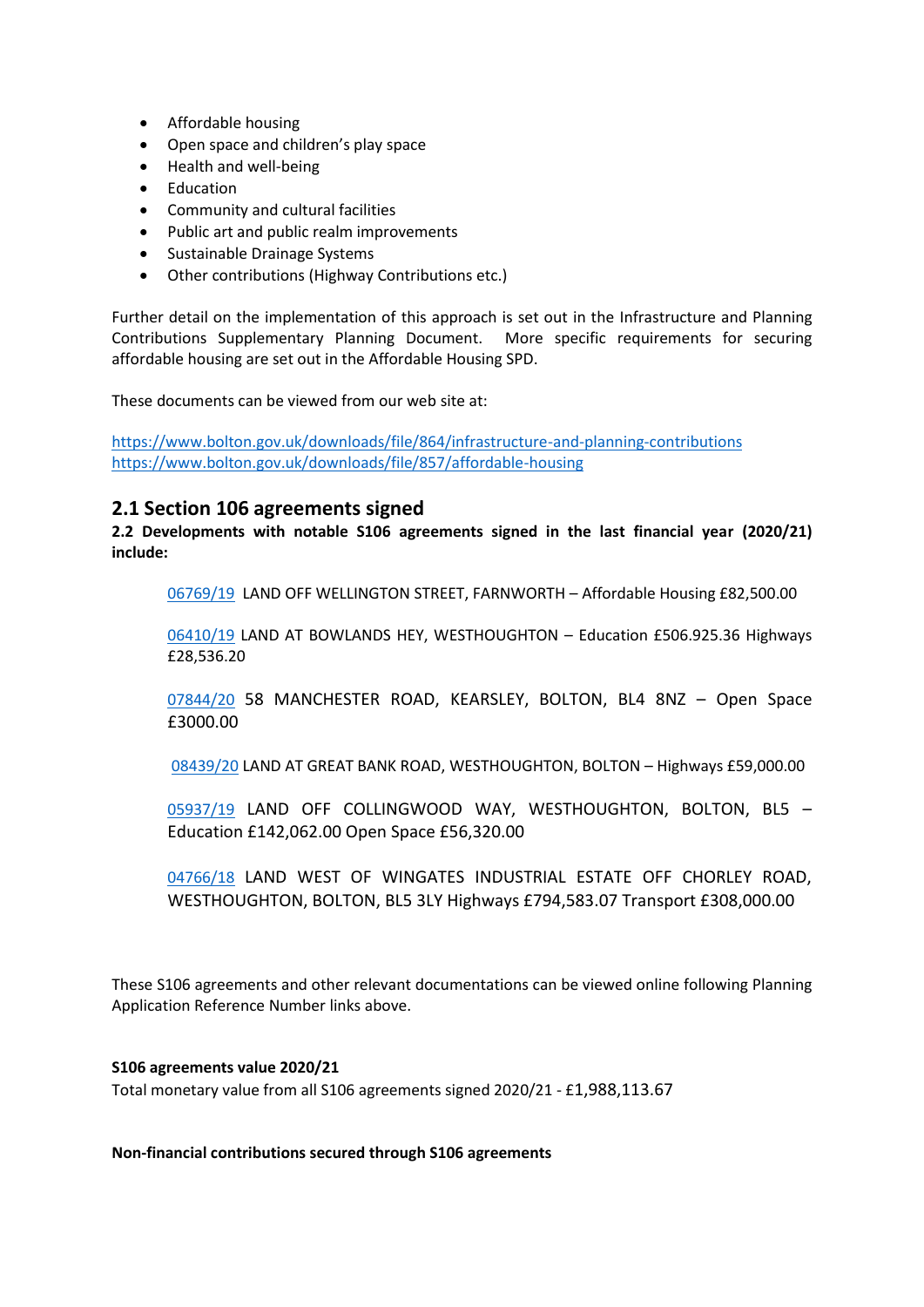Total Number of affordable housing units provided in 2020/21 - 122

*[07844/20](https://www.planningpa.bolton.gov.uk/online-applications-17/applicationDetails.do?activeTab=documents&keyVal=DCAPR_99516)* 58 MANCHESTER ROAD, KEARSLEY, BOLTON, BL4 8NZ - 24 No units *[08038/20](https://www.planningpa.bolton.gov.uk/online-applications-17/applicationDetails.do?activeTab=documents&keyVal=DCAPR_99712)* ST COLUMBA RC CHURCH, RIPLEY STREET, BOLTON, BL2 3AR – 24 No units [05937/19](https://www.planningpa.bolton.gov.uk/online-applications-17/search.do?action=simple&searchType=Application) LAND OFF COLLINGWOOD WAY, WESTHOUGHTON, BOLTON, BL5 – 16 No units *[06410/19](https://www.planningpa.bolton.gov.uk/online-applications-17/applicationDetails.do?activeTab=documents&keyVal=DCAPR_98066) LAND AT BOWLANDS HEY, OFF COLLINGWOOD WAY & OLD LANE,* 

*WESTHOUGHTON, BOLTON - 58 No Units*

## **2.3 Section 106 financial contributions received**

In 2020/21, a total of £735,546 was received in S106 contributions

The table and bar chart show S106 income over the last four financial years.

| Year    | Receipts   |
|---------|------------|
| 2020/21 | £735,546   |
| 2019/20 | £879,565   |
| 2018/19 | £1,325,612 |
| 2017/18 | £117,959   |



The graph shows significant differences in income over the last four years derived from S106 agreement. However, it is important to qualify that this is not a performance issue as the income is derived from Major planning applications granted planning permission by the Council. In all cases, the Council seeks to maximise S106 contributions in accordance with its S106 Supplementary Planning Document and the provisions of Community Infrastructure Levy Regulations 2010.

The variation in income between years is determined by the actual S106 agreements themselves and the trigger points for when payments need to be made to the Council. Accordingly, one year may see a higher Income from S106 agreements than another, simply because there may be more or larger S106 contributions triggered and paid to the Council during that period.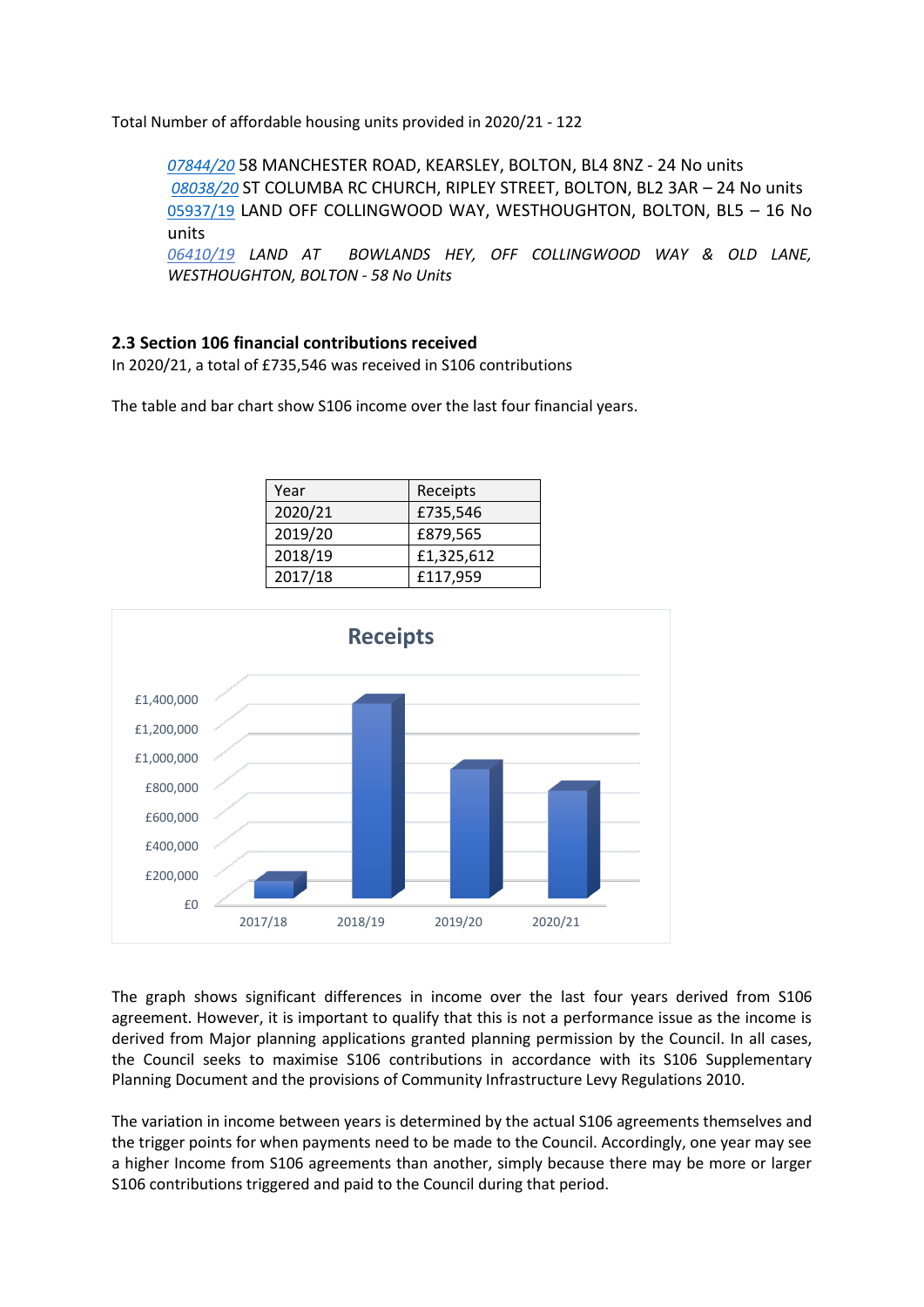Total receipts in 2020/21 came from 6 sites, however most of the contributions came from the following 3 sites:

#### **Most notable agreements**

|          | 90539/13   Cutacre Logistics North   |                  |          |            | 322,739.29 |            |
|----------|--------------------------------------|------------------|----------|------------|------------|------------|
|          | 01373/17   Former Horwich Loco Works |                  |          | 136,950.74 |            |            |
| 03484/18 | Westhoughton                         | Former Greyhound | Stadium, | Wigan      | Road,      | 113,795.89 |

## **2.4 Section 106 spending**

Expenditure of section 106 funds was concentrated in affordable housing, transport and travel, education and open spaces and leisure.

## *Areas of spend in 2020/21*



■ transport-and-travel

## **Summary of main spending during 2020/21:**

| <b>Affordable Housing</b>   | £376,356 | Lever Gardens Extra Care Scheme.                                     |  |
|-----------------------------|----------|----------------------------------------------------------------------|--|
| <b>Transport and Travel</b> | £214,167 | Support of Logistics North Local Link transport<br>service           |  |
| <b>Education</b>            | £215,549 | <b>Blackrod Primary School</b>                                       |  |
| <b>Education</b>            | £161,874 | Primary School Improvements Great Lever and<br>neighbouring wards    |  |
| Open spaces and leisure     | £143,795 | Play Strategy play area refresh schemes                              |  |
| <b>Highways</b>             | £118,655 | Moor/Crompton<br>Way<br>junction<br><b>Tonge</b><br>improvements     |  |
| Open spaces and leisure     | £23,395  | Commuted sums use for maintenance of play<br>and open space areas    |  |
| Open spaces and leisure     | £77,187  | Contribution to play refresh strategy at 11<br>sites across borough. |  |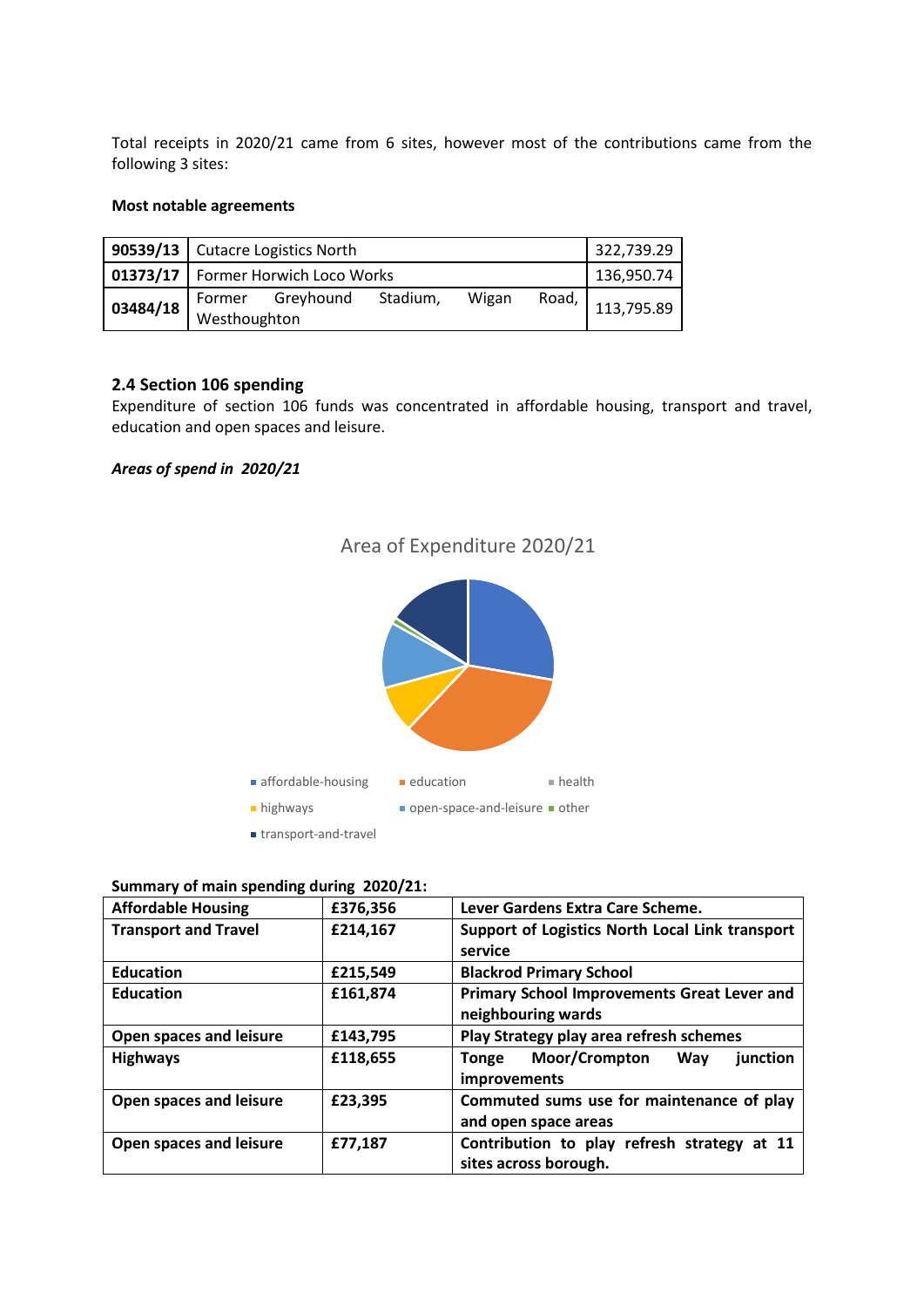#### **Travel & Transport**

The section 106 agreement arising from planning application 90539/15 provides funding over a number of years to support transport links to the Logistic North site. Approval was given in a report to the Executive Cabinet Member Deputy Leader on 27<sup>th</sup> February 2019 for use of s106 funds to provide a transport local link service.

#### **Education**

The section 106 agreement arising from planning application 94656/15 Hill Lane Blackrod provided funding for education expansion and maintenance at Blackrod Primary School whilst the agreement under planning application 96907/17 Beehive Mills, Crescent Road provided funding for improvement to existing primary schools in Great Lever and its surrounding wards.

#### **Open Spaces and Leisure**

When land is transferred by a developer to the Council as an open space, provision is sometimes made within the s106 agreement for a contribution towards future maintenance costs. This takes the form of a commuted sum which is a lump sum that is drawn down usually over ten years as a contribution to the greenspace maintenance budget.

Capital sums are used to fund the provision of new or refreshed play areas and equipment across the borough. In 2020/21 7 sites across the borough were refreshed with use of funding from a collection of agreements. Details of how s106 is used for equipped play areas was set out in a report to the Executive Cabinet Member Leaders Portfolio of 3<sup>rd</sup> March 2013 setting out the strategy and a ten year Action Plan Framework.

The amount of money (received under planning obligations) spent on repaying money borrowed, including any interest, with details of the items of infrastructure which that money was used to provide (wholly or in part) is £0

The amount of money (received under planning obligations) spent in respect of monitoring (including reporting under regulation 121A) in relation to the delivery of planning obligations is £0

#### **2.5: Current section 106 balances**

A balance of £3,541,027 was carried through from 2019/20 to financial year 2020/21.

As a result of the income and expenditure set out in sections 2.3 and 2.4 of this statement, current S106 balances for 2020/21 are as follows:

- £2,918,102 (current balance).
- All funds are allocated to the area of intended purpose as set out in the individual S106 agreements and are available to be allocated towards future projects in 2021/22 or beyond, which meet the specified requirements defined within the S106 agreement relating to each site.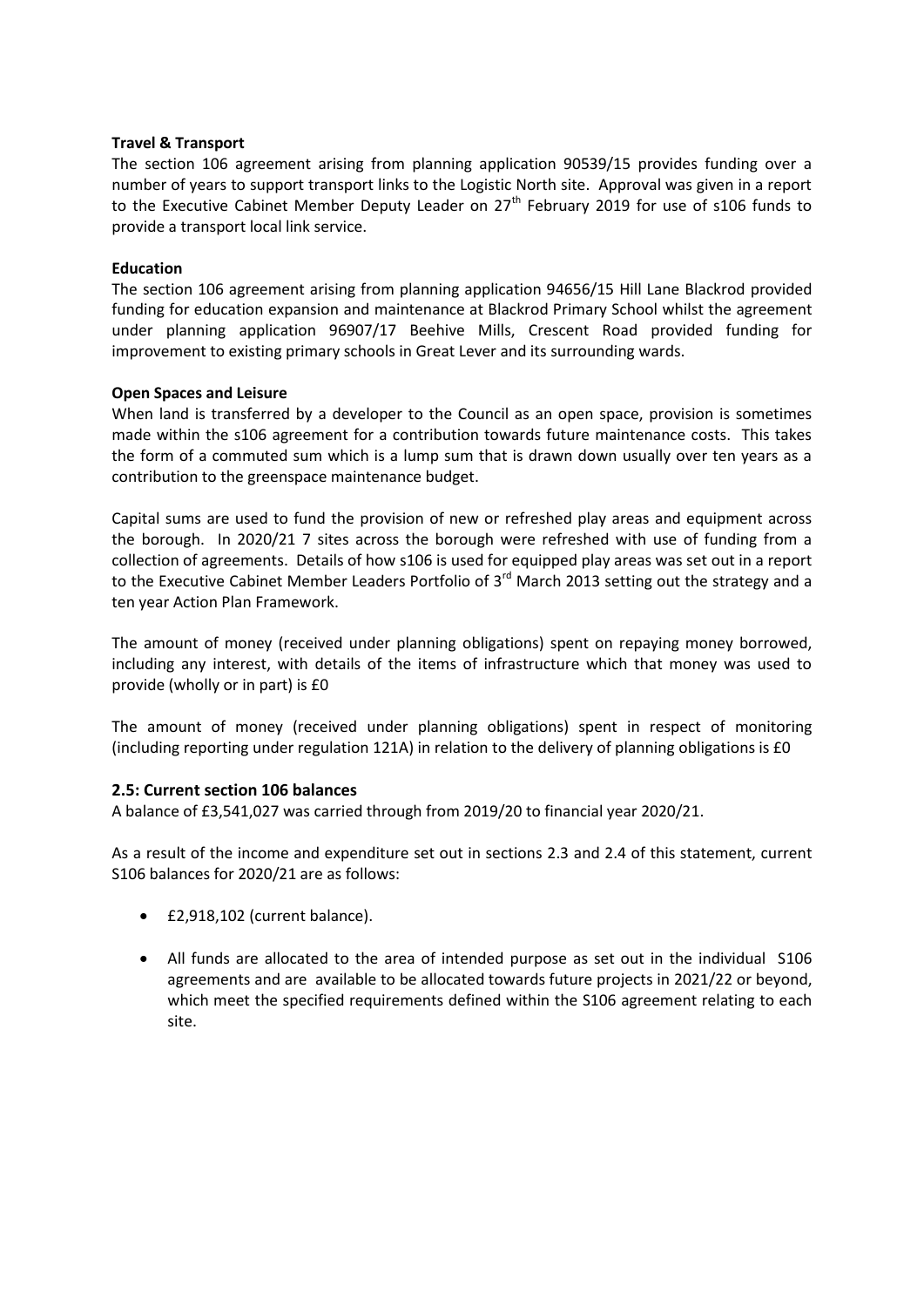#### **Balance breakdown**

|                        | Balance held 31/3/21 |
|------------------------|----------------------|
| Affordable housing     | 797,358              |
| Education              | 172,788              |
| Health                 | 35,012               |
| Highways               | 723,046              |
| Open space and leisure | 687,984              |
| Other                  | 31,961               |
| Transport and travel   | 469,953              |
| <b>Grand Total</b>     | 2,918,102            |

*Breakdown of S106 balances in 2020/21*



For clarity, the figure of £2,918,102 does not include monies spent subsequent to 31 March 2021 or additional income derived from S106 agreement during that period. These figures will be reported in the following Infrastructure Funding Statement for 2021/22 as this is now an annual requirement.

# **3. Planned expenditure (2020/2021)**

Unlike the Community Infrastructure levy which require a planned expenditure of monies received, S106 monies must be spent in accordance with the terms of the legal agreement (as part of the planning application process). The heads of terms can include a clause to spend the S106 contribution between five and ten years of the agreement; accordingly, expenditure is predetermined by the S106 both in terms of what it can be spent on and by when.

The Council's balance of £2,918,102 (as of 31<sup>st</sup> March 2021) which represents monies received, but yet to be drawn down, will be spent against specific projects/works identified in the S106 agreements to which the payment pertains as identified in 2.4 above. Whether this takes place in 2021/22 or later is determined by the terms of the S106 Agreement itself.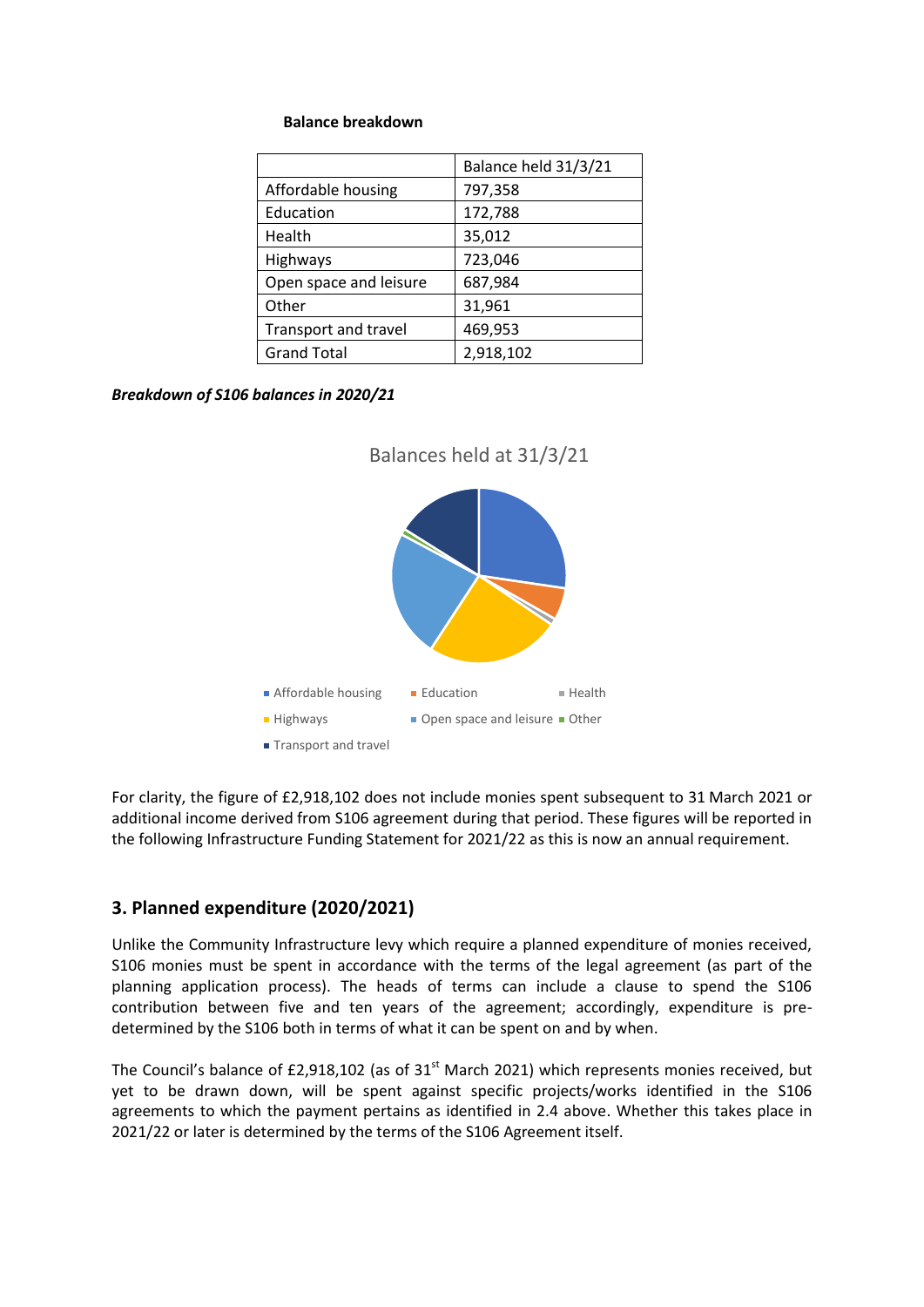The main exceptions to this relates to some monies received in respect of Public Open Space and affordable housing provision.

#### **Public Open Space**

As stated above in 2.4 , there are developments where monies received in respect of Public Open Space are not specifically tied to a particular development and can be spent across the wider authority. Where this takes place, planned expenditure will be in accordance with the report to the Executive Cabinet Member Leaders Portfolio of  $3<sup>rd</sup>$  March 2013 setting out the strategy and a ten year Action Plan Framework. The commuted sum held for this provision is £182,903 at 31<sup>st</sup> March 2021.

#### **Affordable Housing**

The Council always endeavours to provide affordable housing on-site with respect to any proposed development. However, there are times when this cannot take place and, in those circumstances the Council will secure a sum for off-site provision elsewhere within the authority. With respect to these sums, the Council will work with Registered Providers to identify schemes in consultation with the ECM and will be reported within the subsequent 2021/22 Infrastructure Funding Statement.

#### **3.1: The planning and delivery of our infrastructure**

S106 receipts were expected to increase over the coming years in response to rising levels of development. However, the uncertainty associated with Covid-19 and the impact this has and will have on market moving forwards in clearly not known.

The Infrastructure Delivery Statement is intended to be a living document that will be reviewed and updated on an annual basis to effectively coordinate the delivery of infrastructure alongside the planned increase in new homes and jobs and the authority's projected population growth over the next 15 years and beyond.

#### **4: Conclusions**

Bolton Council is committed to working with the local community and other stakeholders to ensure that planning contributions are used in a fair and transparent way to maximise the benefits and opportunities arising from development, such as new affordable homes, community infrastructure and environmental improvements.

The Infrastructure funding report shows that, along with signing six new significant S106 agreements in 2020/21, the Council received a grand total of £879,565 of additional income secured through S106 agreements.

During that period, the Council spent £1,358,471 on the provision of infrastructure to support the local economy and community, primarily on Affordable Housing, Transport/Travel, Education and Public Open Space/Leisure.

This has resulted in a balance from 2020/21 of £2,918,102 S106 monies held by the Council as of 31 March 2021, comprising income received and rolled forward from previous years and that received during 2020/21.

The balance is carried forwards into 2021/22 and beyond is for the provision of infrastructure and affordable housing, dependent upon the delivery timeframes specified within the S106. The main areas of identified spend in 2021/22 and beyond are affordable housing provision, contributions towards highways improvements, contributions towards transport and travel, education contribution towards local schools and finally, public open space/leisure contributions.